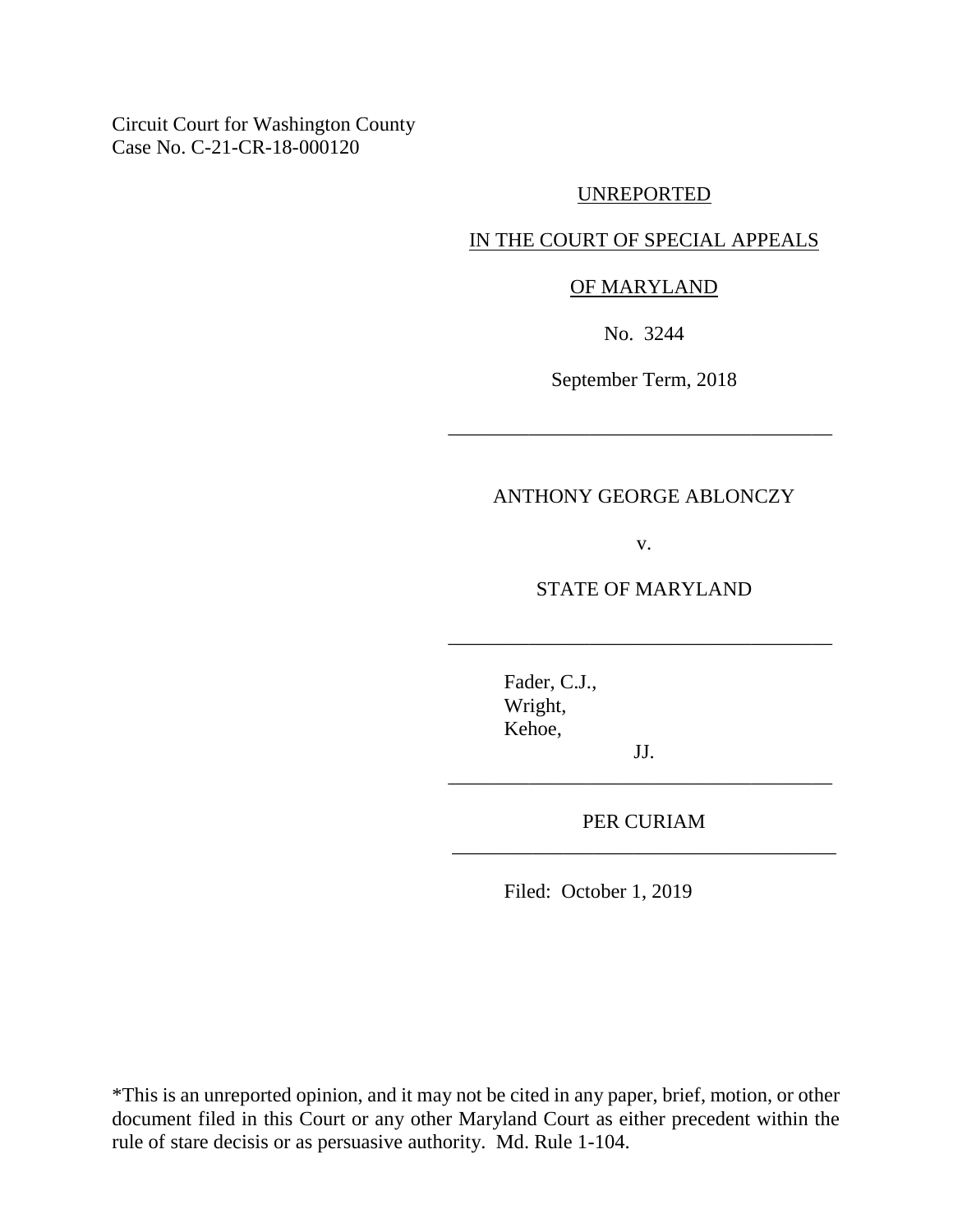Following a jury trial in the Circuit Court for Washington County, Anthony Ablonczy, appellant, was convicted of attempted armed robbery, along with various lesser included offenses and related firearms offenses. Mr. Ablonczy filed an appeal, claiming that the circuit court erred in denying his pretrial motion to suppress an extra-judicial identification. Because Mr. Ablonczy affirmatively waived his challenge to the identification procedure at trial, we shall affirm the judgments of the circuit court.

Prior to trial, Mr. Ablonczy moved to suppress what he claimed was an impermissibly suggestive identification procedure. A suppression hearing was held, at which Mr. Ablonczy asserted that a photo array that was shown to the victim was unduly suggestive because the individuals whose photographs were included in the array did not have "uniform physical features," and therefore, "an identification was inevitable."<sup>1</sup> Consequently, according to Mr. Ablonczy, the photo array and any in-court identification that would be tainted by the use of the photo array should be excluded from evidence. The court found that the photo array was not impermissibly suggestive and denied the motion to suppress. At trial, when the State moved to admit the photo array into evidence, defense counsel informed the court that there was "[n]o objection."

Maryland Rule 4-252(h)(2)(c) provides, in relevant part, that "[a] pretrial ruling denying [a] motion to suppress is reviewable . . . on appeal of a conviction." This is true even if no contemporaneous objection is made at trial. *See Jackson v. State*, 52 Md. App.

 $\overline{a}$ 

<sup>&</sup>lt;sup>1</sup> Mr. Ablonczy also argued that the identification procedure was unduly suggestive because it was not conducted in a double-blind fashion. Mr. Ablonczy abandons that contention on appeal.